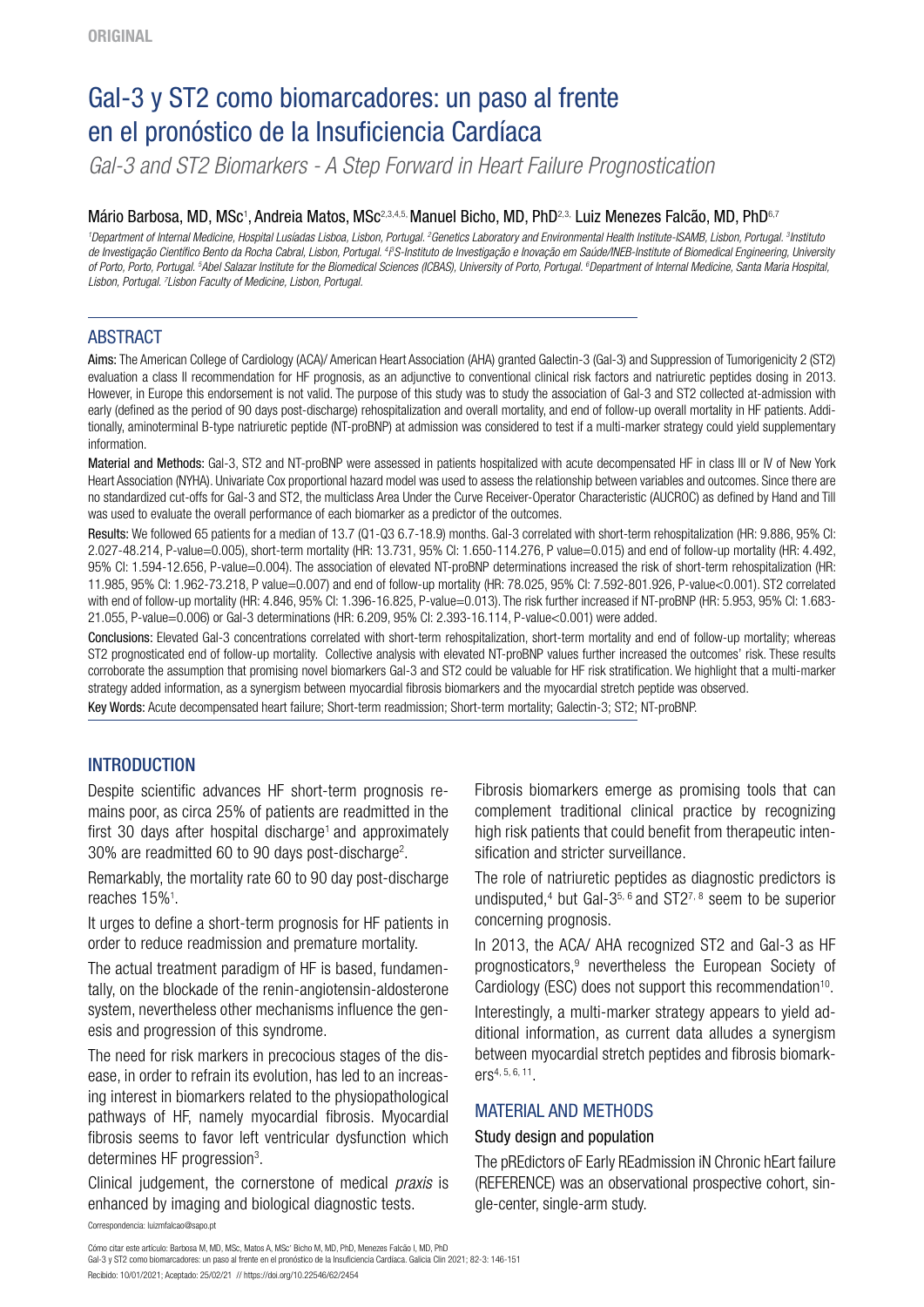Patients were recruited consecutively for a period of 12 months from an Internal Medicine ward.

Inclusion criteria were age ≥18 years old and hospitalization due to chronic decompensated HF patients in class III or IV of NYHA.

Exclusion criteria were:

- 1. in-hospital death in the first hospitalization;
- 2. hospital discharge against medical advice;
- 3. chronic kidney disease patients with a glomerular filtration rate (GRF)  $<$  30 ml/min/1.73 m<sup>2</sup> (calculated with the Modification of Diet in Renal Disease score) or under renal replacement therapy;
- 4. moderate or severe hepatic impairment (calculated with the Child-Pugh score);
- 5. active neoplasm with or without metastasis.

The participation in the study was entirely voluntary and all eligible subjects signed the written informed consent.

The study was performed in conformity with its protocol, the Declaration of Helsinki and the Oviedo Convention. The study was approved by an Institutional Review Board (Academic Medical Center Ethics Committee).

## Protocol and definitions

The diagnosis of HF was based on the ESC guidelines<sup>10</sup>.

Patient evaluation followed study protocol that included clinical history, physical examination, 12-lead electrocardiogram, thoracic X-ray, blood sampling for laboratory tests, transthoracic Doppler echocardiography and therapeutic data.

All echocardiograms M mode, two-dimensional and Doppler were performed by an experienced operator using a Hitachi Aloka alfa 6 Medical device with a 2.5 MHz transducer.

Biochemical parameters were assessed as per routine using plasma samples.

Biomarkers were measured using plasma samples.

Plasma samples were stored at the study sites at -20ºC, followed by storage at -80ºC.

Galectin-3 and ST2/IL-33R were quantified in plasma using pre-coated human ELISA R&D Systems, Abingdon, USA kits.

Plasma NT-proBNP values were measured using electrochemiluminescence immunoassay Elecsys NT-proBNP Roche Diagnostics, GmbH, Mannheim, Germany.

In light of the European Society of Cardiology guidelines, HF with preserved ejection fraction (HFpEF) was defined as left ventricular ejection fraction (LVEF)  $\geq$  50%, midrange ejection fraction (HFmrEF) was defined as LVEF 40-49% and reduced ejection fraction (HFrEF) was defined as LVEF  $<$  40%.<sup>10</sup>

# **Outcomes**

We studied the correlation of Gal-3 and ST2 with short-term rehospitalization due to HF, short-term all-cause mortality and end of follow-up all-cause mortality in HF patients.

Short-term rehospitalization was defined as rehospitalization within 90 days of hospital discharge.

Short-term mortality was defined as death occurring within 90 days after hospital discharge.

End of follow-up mortality was defined as death that occurred during the entire study period.

## Statistical analysis

Convenience sampling was used and no sample size calculation was performed. Categorical variables were summarized by relative and absolute frequencies and compared using the chi-squared test or Fisher's Exact test.

Continuous variables were summarized by mean, standard deviation, median, first and third quartiles (Q1-Q3). Shapiro-Wilk test was used to assess the normality of continuous variables. Comparisons between patients with or without an event of interest were performed using the t-test or Wilcoxon Rank test, as applicable.

Short-term rehospitalization, short-term mortality and end of follow-up mortality were considered as stratification variables.

A survival analysis was performed for the events of interest.

For each endpoint, Kaplan-Meier survival estimates were calculated and plotted for each categorical variable. Logrank tests were used to compare survival probabilities in each of the considered variables. A univariate Cox proportional hazards model was fitted to the data to obtain HR and 95% CI for each variable.

The proportional hazards assumption was tested using Schoenfeld residuals. All analyses were conducted at an overall significance level of 5%. No imputation was performed on missing data. No adjustments for multiplicity were performed.

Since there are no standardized cut-offs for Gal-3 and ST2, the multiclass AUCROC as defined by Hand and Till was used to evaluate the overall performance of each biomarker as a predictor of the outcomes.

Taking into consideration the low number of subjects, it was decided to consider as relevant predictors biomarkers that had an AUCROC above 0.7 and in which the 95% confidence interval did not contain 0.5 (value for which the predictor makes random guesses). The optimal cut-off value for each biomarker to predict each of the events was defined using the Youden Index, which maximizes the sensitivity and specificity of the predictor. Negative predictive values (NPV) and positive predictive values (PPV) were calculated and reported for the selected cut-offs.

# RESULTS

From the 70 selected patients 5 were excluded from the analysis given that during follow-up they were diagnosed with active neoplasm.

The 65 patients who matched the selection criteria had a median follow-up period of 13.7 (6.7-18.9) months.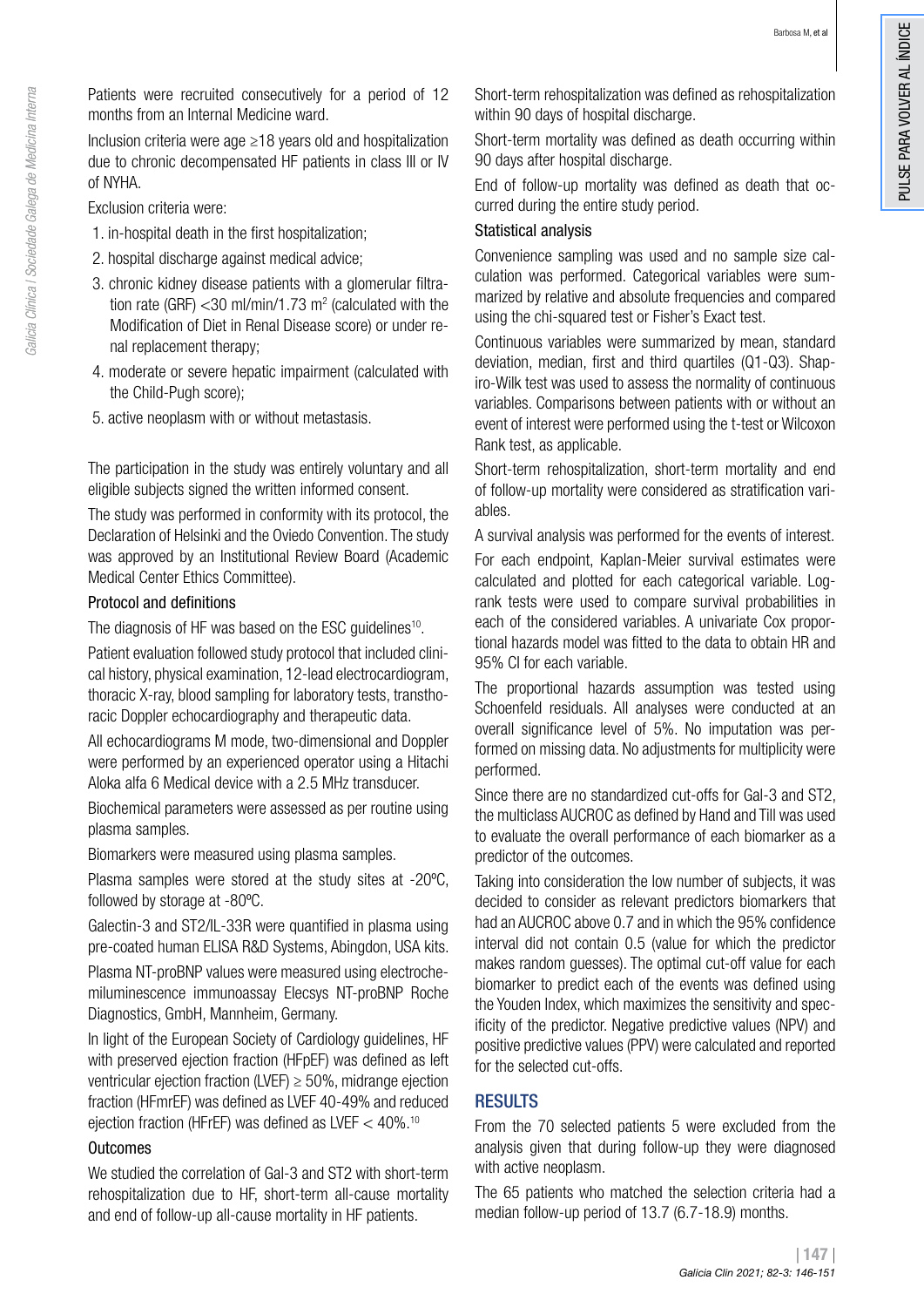The mean age of the patients was  $79.2 \pm 10.8$  years, 56.9% were female and their mean LVEF was  $50.38 \pm 19.07$  %.

Baseline characteristics of the population study are presented in Table 1.

The 90-day post-discharge readmission percentage was 33.8% and the 90-day mortality was 18.5%. By the end of follow-up 40% of the patients had died.

#### Spearman's correlation coefficient

Spearman's correlation coefficient recognized an inversely proportional correlation between Gal-3 levels and baseline *glomerular filtration rate* (GFR) (Coefficient: -0.537, P-value<0.001) and admission GFR (Coefficient: -0.549, P-value<0.001).

In contrast, Spearman's correlation revealed that Gal-3 and NT-proBNP values were proportional (Coefficient: 0.383, P-value=0.009), as depicted in Figure 1.

The same statistical method showed a significant negative correlation between ST2 levels and baseline GFR (Coefficient: -0.418, P-value<0.001) and admission GFR (Coefficient: -0.438, P-value<0.001).

Figure 1. Spearman correlation of Galectin-3 and NT-proBNP



(r= 0.383, P-value=0.009)

#### ROC analysis

Regarding ROC analysis, for the short-term rehospitalization outcome, only Gal-3 had an acceptable AUCROC value (AU-CROC: 0.74; CI95%: 0.55-0.92). For this biomarker, the optimal cut-off value (Youden Index) was 11.41 ng/mL with a high NPV (0.93) indicating a good capability in predicting (93% probability) that no short-term rehospitalization events occur if the biomarker is below the cut-off. The PPV was 0.54, being able to predict the event with a probability of 54%.

Concerning the short-term mortality outcome, there were two biomarkers with acceptable AUCROC values, Gal-3 (AUCROC: 0.85; CI95%: 0.74-0.97) and NT-proBNP (AUCROC: 0.75; CI95%: 0.58-0.92).

For Gal-3, the optimal cut-off value was 10.98 ng/mL with a perfect NPV (1.0), indicating an excellent capability in predicting (100% probability) that no short-term mortality events occur if the biomarker is below the cut-off. Regarding the capability of predicting short-term mortality events, the biomarker had inferior capabilities (PPV: 0.44), but it is still relevant enough to take it into consideration, given the 44% probability of the event to occur.

For NT-proBNP the optimal cut-off value was 21336 ng/L with a high NPV (0.91). The PPV was inferior (0.64), being able to predict with 64% probability an event of short-term death.

Minding the end of follow-up mortality outcome, we decided to consider Gal-3 and ST2 although they had an AUCROC slightly below 0.7 [Galectin-3 (AUCROC: 0.69; CI95%: 0.52- 0.86) and ST2 (AUCROC: 0.69; CI95%: 0.53-0.85)], due to the fact that they had a significant behavior (95% confidence intervals above 0.5).

For Gal-3 the optimal cut-off value was 9.99 ng/mL with a NPV of 0.78 and PPV of 0.65.

The ST2 biomarker had similar capabilities to Gal-3, with an optimal cut-off value of 24.79 ng/Lwith NPV of 0.83 and a PPV of 0.60.



Figure 2. Short-term mortality - Kaplan Meier: GAL3 ≥10.97 ng/mL

GAL3 >= 10.97 ng/mL  $+$  No  $+$  Yes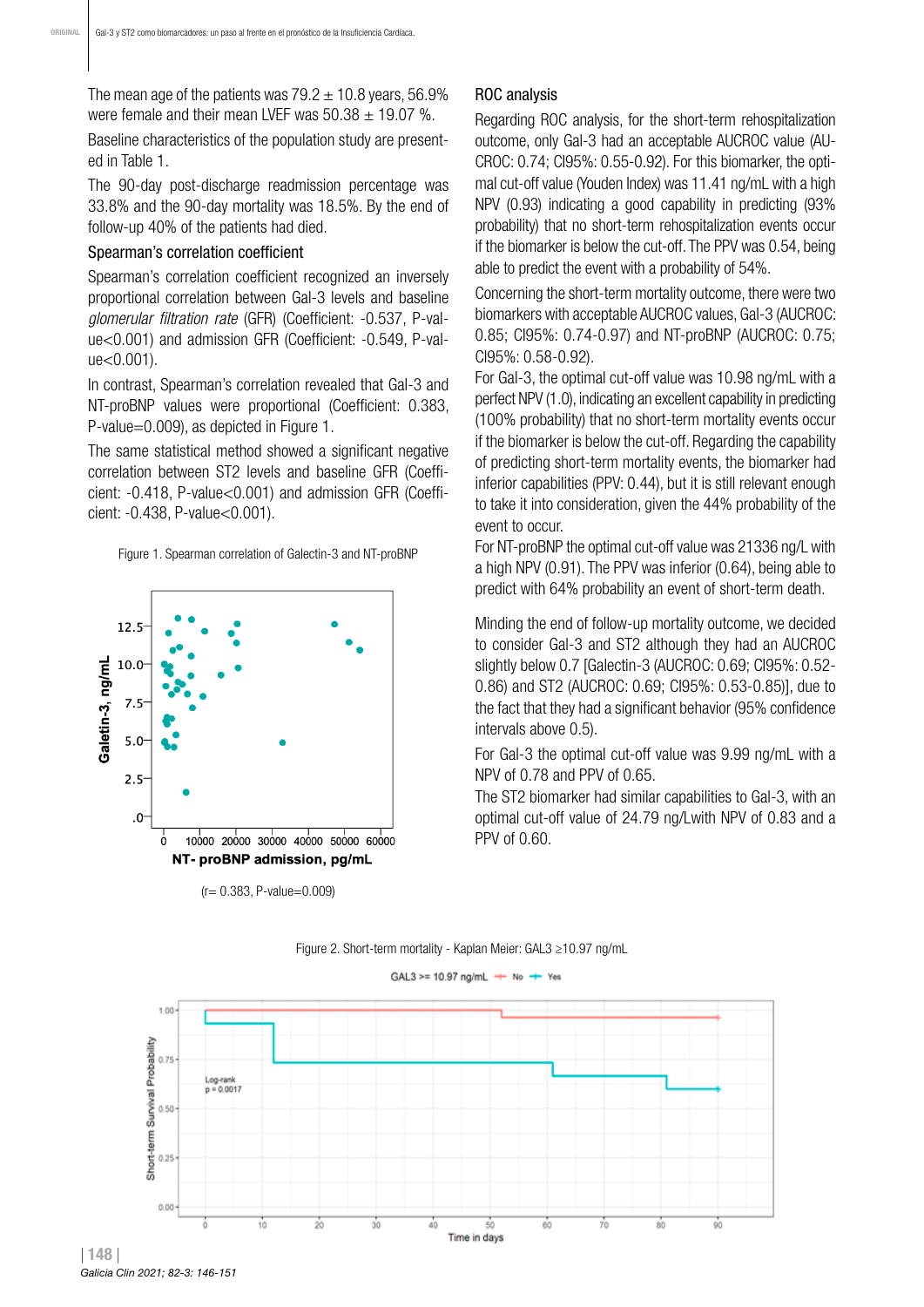talicia Clínica / Sociedade Galega de Medicina Interna *Galicia Clínica | Sociedade Galega de Medicina Interna*

| Table 1. Baseline characteristics of the population study |
|-----------------------------------------------------------|
|-----------------------------------------------------------|

| Characteristics                                                            | Patients (n=65)             |  |  |
|----------------------------------------------------------------------------|-----------------------------|--|--|
| Age, mean (SD)                                                             | $79.2 \pm 10.8$             |  |  |
| Female Gender, n (%)                                                       | 37 (56.9)                   |  |  |
| Hypertension, n (%)                                                        | 58 (89.2)                   |  |  |
| Type 2 Diabetes, n (%)                                                     | 25 (38.5)                   |  |  |
| Dyslipidemia, n (%)                                                        | 41 (63.1)                   |  |  |
| Obesity, n (%)                                                             | 17 (26.2)                   |  |  |
| Atrial Fibrillation, n (%)                                                 | 28 (43.1)                   |  |  |
| Family History of CVD, n (%)                                               | 31 (47.7)                   |  |  |
| Tabagism, n (%)                                                            | 21 (32.3)                   |  |  |
| Chronic Kidney Disease, n (%)                                              | 34 (52.3)                   |  |  |
| GFR (Baseline), median                                                     | 57.8 (43.8 - 82.2)          |  |  |
| GFR (Admission), median                                                    | 47.9 (33.2 - 68.1)          |  |  |
| Previous Acute Myocardial Infarction, n (%)                                | 27 (41.5)                   |  |  |
| Hypertensive Heart disease, n (%)                                          | 44 (67.7)                   |  |  |
| Ischemic Heart disease, n (%)                                              | 22 (33.8)                   |  |  |
| Valvular Heart disease, n (%)                                              | 56 (86.2)                   |  |  |
| LVEF, mean (SD)                                                            | $50.38 \pm 19.07$           |  |  |
| NYHA class III, n (%)                                                      | 43 (66.2)                   |  |  |
| ACE Inhibitor, n (%)                                                       | 43 (66.2)                   |  |  |
| Beta Blocker, n (%)                                                        | 38 (58.5)                   |  |  |
| Mineralocorticoid Receptor Antagonists, n (%)                              | 19 (29.2)                   |  |  |
| Angiotensin II Receptor Blocker, n (%)                                     | 11 (16.9)                   |  |  |
| Loop Diuretic, n (%)                                                       | 54 (83.1)                   |  |  |
| Digoxin, n (%)                                                             | 8(12.3)                     |  |  |
| Galectin-3, median                                                         | 9.82 (7.94 -12.00)          |  |  |
| ST2, median                                                                | 27.22 (15.45-44.39)         |  |  |
| NT-proBNP (Admission), median<br>$(00 \text{ N})$ $(0)$<br>Values are more | 5701.0 (1867 - 11961)<br>CD |  |  |

*Values are median (IQR), n (%), or mean ± SD.* 

*IQR: interquartile range and minimum/maximum, SD: standard deviation, CVD: cardiovascular disease, GFR: glomerular filtration rate, ACE: Angiotensin-Converting-Enzyme.*

#### Univariate Cox analysis

We acknowledged that Gal-3 ≥11.41 ng/mL correlated with short-term rehospitalization (HR: 11.762, 95% CI: 2.402- 57.598, P-value=0.002).

A link between Gal-3 ≥10.97 ng/mL and short-term mortality (HR: 13.731, 95% CI: 1.650-114.276, P value=0.015, Figure 2) and end of follow-up mortality (HR: 3.418, 95% CI: 1.345-8.689, P-value=0.010) was also identified.

The association of NT-proBNP ≥21336 ng/L with Gal-3 ≥10.97 further increased the risk of short-term rehospitalization (HR: 11.985, 95% CI: 1.962-73.218, P value=0.007) and end of follow-up mortality (HR: 78.025, 95% CI: 7.592- 801.926, P-value<0.001), as shown in Table 2.

A correlation between ST2 ≥24.78 ng/L and end of follow-up mortality was acknowledged (HR: 4.846, 95% CI: 1.396-16.825, P-value=0.013, Table 3).

If values of NT-proBNP ≥21336 ng/L were added to levels of ST2 ≥24.78 ng/L the risk augmented up to 6 times (HR: 5.953, 95% CI: 1.683-21.055, P-value=0.006) and if, instead, values of Gal-3 ≥9.99 ng/mL were considered the risk increased roughly to the same extent (HR: 6.209, 95% CI: 2.393-16.114, P-value<0.001, Table 3).

For the HFrEF subgroup the end of follow-up mortality risk for the combined values of ST2  $\geq$ 24.78 ng/L and Gal-3 ≥9.99 ng/mL was highest (HR: 15.782, 95% CI: 1.593- 156.322, P-value=0.018) compared to the general population (HR: 6.209, 95% CI: 2.393-16.114, P-value<0.001) and the HFpEF subgroup (HR: 5.2, 95% CI: 1.223-22.187, P-value=0.026, Table 3).

# **DISCUSSION**

Gal-3 is a soluble β-galactoside-binding protein which is produced by activated macrophages. It plays a pivotal role in cardiac fibroblast proliferation and collagen synthesis which result in left ventricular stiffness and ultimately in ventricular dysfunction.<sup>12</sup>

Although this acute and chronic inflammation marker is not specific of cardiac injury, since it has been involved in various organs fibrotic degeneration processes<sup>13</sup> and even with ageing<sup>14</sup> and tumor mediation<sup>15</sup>, the healthy heart expresses minimum amounts of Gal-3, which increases as HF progresses.16

Our finding that patients with renal impairment have higher Gal-3 levels is corroborated by various trials.<sup>17, 18, 19, 20</sup>

We are able to verify the assumption of numerous authors that patients with higher levels of Gal-3 have, also, higher levels of brain natriuretic peptides.6, 17, 18, 19, 20

In our research no correlation was identified between Gal-3 serum determinations and gender or LVEF, findings reminiscent of those of a sub analysis of the HF-ACTION study.<sup>21</sup>

Concerning NYHA functional class no correlation with Gal-3 was identified by us, likewise the sub analysis of the DEAL-HF and PRIDE HF trials.<sup>11, 17, 18, 22</sup>

Meijers WC et al. observed an association between elevated plasma Gal-3 and short-term readmission in HF<sup>23</sup>, which supports our results.

The role of Gal-3 as a predictor of short-term mortality is backed by the PRIDE sub analysis.<sup>11</sup>

The DEAL-HF trial enrolled NYHA functional class III and IV patients, a study population similar to ours, and recognized that Gal-3 was a reliable mortality predictor.<sup>18</sup>

A recent metanalysis also verified a correlation between Gal-3 and mortality.24

The sub analysis of the COACH trial, with a follow-up duration similar to ours, verified that Gal-3 was a predictor of the composite of all-cause mortality and HF hospitalization and that a multimarker strategy with NT-proBNP perfected risk stratification, which validates our findings.<sup>6</sup>

We emphasize that mortality risk related to Gal-3 decreased during follow-up which supports the premise that the first 90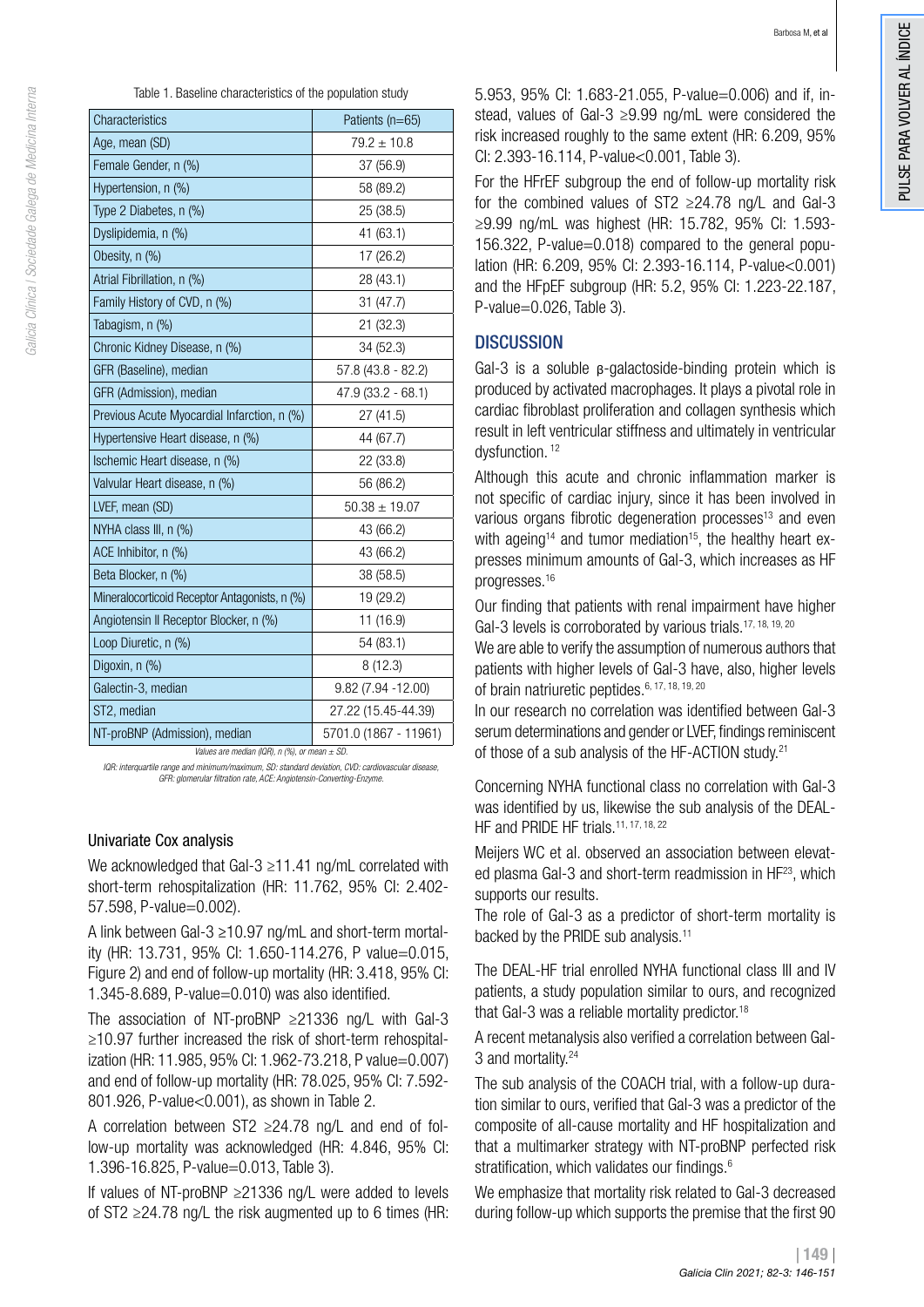| <b>Biomarker</b>                 | Early rehospitalization | Early mortality       | End of follow-up mortality |  |
|----------------------------------|-------------------------|-----------------------|----------------------------|--|
|                                  | HR (95% CI)             | HR (95% CI)           | HR (95% CI)                |  |
| Gal-3 $\ge$ 10.97 ng/mL          | 9.886                   | 13.731                | 3.418                      |  |
|                                  | $(2.027 - 48.214)$ **   | $(1.650 - 14.276)$ ** | $(1.345 - 8.689)$ **       |  |
| Gal-3 $\geq$ 10.97 ng/mL and NT- | 11.985                  | <b>NC</b>             | 78.025                     |  |
| proBNP $\geq$ 21336 ng/L         | (1.962-73.218)**        |                       | $(7.592 - 801.926)$ ***    |  |

#### Table 2. Crude survival analysis for Gal-3 ≥10.97 ng/mL

p-value:  $* - < 0.05$ ;  $** - < 0.01$ ;  $*** - < 0.001$ . NC- not calculable due to small number of cases

|  |  |  |  | Table 3. End of follow-up mortality crude survival analysis for ST2 ≥24.78 pg/mL |  |  |  |
|--|--|--|--|----------------------------------------------------------------------------------|--|--|--|
|--|--|--|--|----------------------------------------------------------------------------------|--|--|--|

| <b>Biomarker</b>                                                   | End of follow-up mortality |  |  |
|--------------------------------------------------------------------|----------------------------|--|--|
|                                                                    | HR (95% CI)                |  |  |
| $ST2 \geq 24.78$ ng/L (population study)                           | 4.846 (1.396-16.825)**     |  |  |
| $ST2 \ge 24.78$ ng/L NT-proBNP $\ge 21336$ ng/L (population study) | 5.953 (1.683-21.055)**     |  |  |
| $ST2 \ge 24.78$ ng/L Gal-3 $\ge 9.99$ ng/mL (population study)     | 6.209 (2.393-16.114)***    |  |  |
| ST2 $\geq$ 24.78 pg/m and Gal-3 $\geq$ 9.99 ng/mL                  |                            |  |  |
| (HFpEF subgroup)                                                   | $5.2(1.223 - 22.187)$ **   |  |  |
| $ST2 \ge 24.78$ ng/L Gal-3 $\ge 9.99$ ng/mL (HFrEF subgroup)       | 15.782 (1.593-156.322) **  |  |  |

p-value:  $* - 0.05$ ;  $** - 0.01$ ;  $*** - 0.001$ 

HFpEF: Heart Failure with Preserved Ejection Fraction, HFrEF: Heart Failure with Reduced Ejection Fraction.

days post-discharge implicate a maximum risk period that declines over time.

The pathophysiological role of ST2 in HF, is based in the cardioprotective effect of the interaction of its transmembrane receptor (ST2L) and its ligand, IL-33, a cytokine released in response to cardiomyocyte strain.25

The duality IL-33/ST2L, participates in several inflammatory conditions, beyond cardiac distress, but although unspecific, it is expressed in cardiac fibroblasts and cardiomyocytes due to myocardial damage. 25

Its beneficial cardiac effect derives from the counterbalance of cardiac apoptosis, myocardial fibrosis, cardiomyocyte hypertrophy, and ultimately, by increasing myocardial function. 25 This advantageous effect is abrogated by the soluble isoform (sST2), which acts as a decoy receptor, by binding to IL-33 and blocking its signaling. 25

Thus, the rationale of using sST2 as HF biomarker relies on the fact that its levels are increased in cardiomyocyte damage, namely remodeling, fibrosis and hypertrophy. 25

Likewise several authors, we identified that ST2 levels vary inversely with the GFR.<sup>7, 26, 27</sup>

As for age, as acknowledged by Rehman S et al.,7 no consistent correlation was identified in our investigation.

Our finding that heightened levels of ST2 predicted end of follow-up mortality is confirmed by the aforementioned study (the AUC ROC for mortality at 1 year was 0.71).7

This conclusion is, also, sustained by the PRIDE trial, since a trend towards high concentrations of ST2 and one year-mortality was acknowledged.<sup>28</sup>

Relevantly, the mutual quantification of ST2 and NT-proBNP improved risk stratification,<sup>28</sup> as verified in our research. Similarly to Wang CH et al,<sup>29</sup> the combination of fibrosis biomarkers identified patients with higher risk of mortality. As expected end of follow-up mortality risk linked to ST2 and Gal-3 simultaneous quantification, was greatest in the HFrEF, which is a more vulnerable subgroup, and lowest in the HFpEF.

The weight of evidence suggests that Gal-3 and ST2 can be useful tools to detect and stratify high risk HF patients.

Given their role in cardiac remodeling and consequently in the HF inexorable continuum, one must question if in a near future they will ascend as new cardiovascular therapeutic targets.

Due to the small sample size we did not perform multivariable analysis. Moreover, our research was a single-center study which may limit the extrapolation of our acknowledgments. Nevertheless, this study reports data from a real-world clinical background and the results are consistent with previously published large scale studies, therefore supporting the validity of our findings.

# CONCLUSIONS

Elevated Gal-3 concentrations correlated with short-term rehospitalization, short-term mortality and end of follow-up mortality; whereas ST2 prognosticated end of follow-up mortality.

These results corroborate the assumption that promising novel biomarkers Gal-3 and ST2 could be valuable for HF risk stratification.